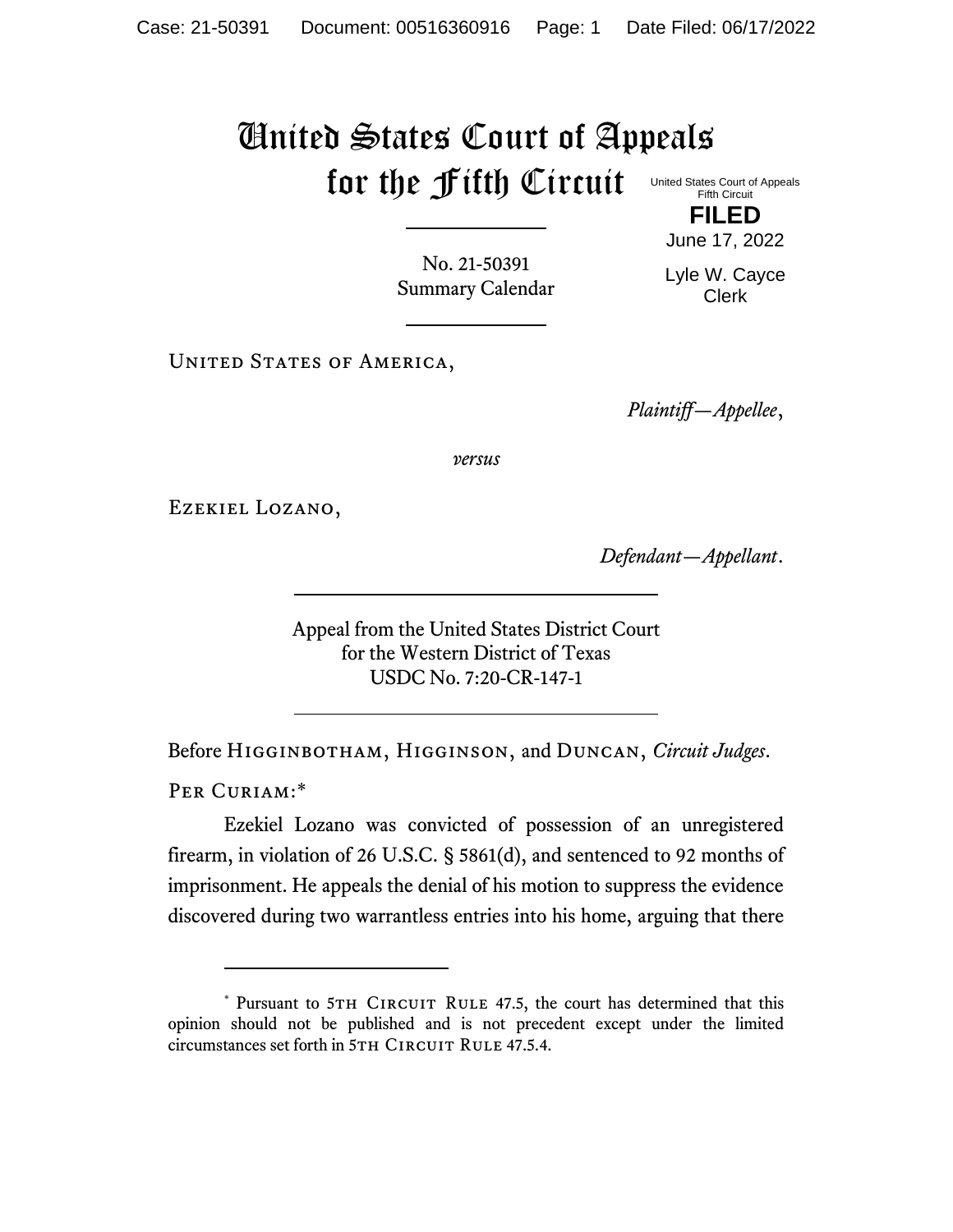## No. 21-50391

were no exigent circumstances to justify a protective sweep as to the first entry and that he did not give voluntary consent to search his home as to the second.

"When reviewing a denial of a motion to suppress evidence, this Court reviews factual findings for clear error and the ultimate constitutionality of law enforcement action de novo." *United States v. Robinson*, 741 F.3d 588, 594 (5th Cir. 2014). We will uphold the district court's ruling "if there is any reasonable view of the evidence to support it." *United States v. Massi*, 761 F.3d 512, 520 (5th Cir. 2014) (citation omitted).

In this case, police arrived at Lozano's home in response to a report of a domestic disturbance—the 911 caller stated that her sister, Lozano's ex-girlfriend, had called her from that location stating that someone had hit her and that the call then abruptly ended. The responding officer found the ex-girlfriend outside Lozano's home and noted broken glass on the ground. Dispatch informed the officer that Lozano was the occupant of the home and that he was known to possess firearms and to deal in narcotics. The officers detained the ex-girlfriend on the porch and placed Lozano's roommate in a police car. The officers then learned that Lozano was still inside the home. An officer entered the home, located Lozano, and asked him to step outside.

Concern for safety is an exigent circumstance that may warrant a protective sweep. *See United States v. Silva*, 865 F.3d 238, 241-42 (5th Cir. 2017); *see also United States v. Watson*, 273 F.3d 599, 603 (5th Cir. 2001). Probable cause is not required for a protective sweep, only a reasonable belief based on specific and articulable facts that the area to be swept harbors an individual posing a danger to those on the scene. *Maryland v. Buie*, 494 U.S. 325, 334 (1990). Although protective sweeps are often performed incident to an arrest, an arrest is not required. *United States v. Gould*, 364 F.3d 578, 581 (5th Cir. 2004), *abrogated in part on other grounds by Kentucky v. King*, 563 U.S.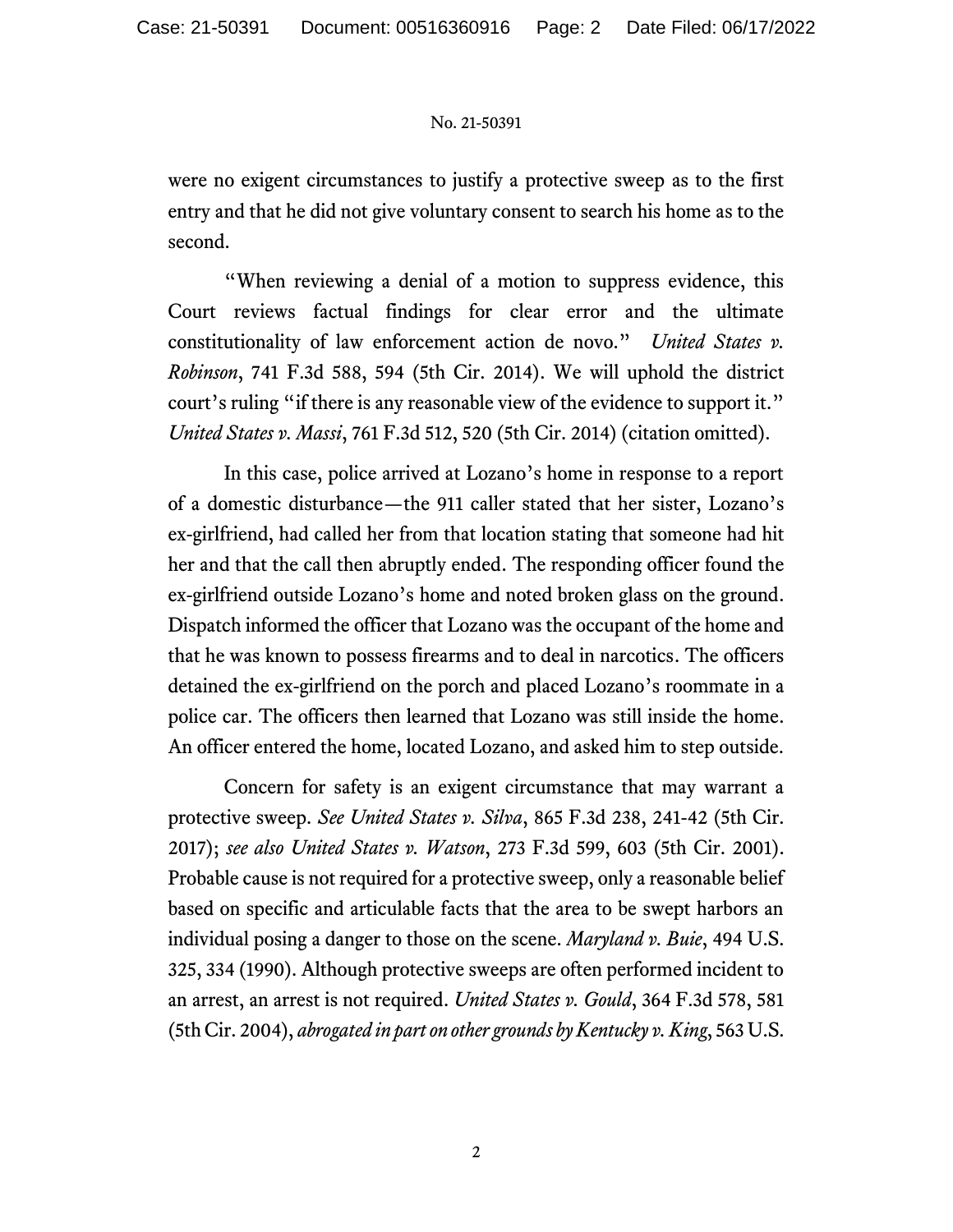## No. 21-50391

452 (2011). Here, a reasonable view of the evidence supports a finding that the officers had a reasonable, articulable belief that a dangerous individual was inside the house when they made their first warrantless entry to locate Lozano. Accordingly, we uphold the district court's determination that the first entry was lawful. *See Massi*, 761 F.3d at 520.

After Lozano exited the home, an officer asked him about the presence of narcotics and firearms, noting that he had smelled marijuana when the door was opened. When asked if he would show the officers where contraband was located inside the home, Lozano wordlessly turned around and entered the house. Inside, at the officers' request, he showed the officers the locations of a firearm and marijuana. The district court determined that Lozano had given voluntary consent to search his home.

To be valid, consent to search must be given voluntarily. *United States v. Jenson*, 462 F.3d 399, 406 (5th Cir. 2006). When determining the voluntariness of consent, courts consider: "1) the voluntariness of the defendant's custodial status; 2) the presence of coercive police procedures; 3) the extent and level of the defendant's cooperation with the police; 4) the defendant's awareness of his right to refuse consent; 5) the defendant's education and intelligence; and 6) the defendant's belief that no incriminating evidence will be found." *United States v. Wise*, 877 F.3d 209, 222 (5th Cir. 2017) (citation omitted).

Here, the district court found that Lozano was involuntarily in custody when the officers asked him to show them the marijuana and firearms in his home and that the officers did not inform Lozano of his rights to remain silent or to refuse consent. However, the district court also found that the police officers had not been "coercive" and had, in fact, been cordial. Even though Lozano was in custody, the officers did not handcuff him or draw their weapons. Further, Lozano complied with police officers by leaving his house